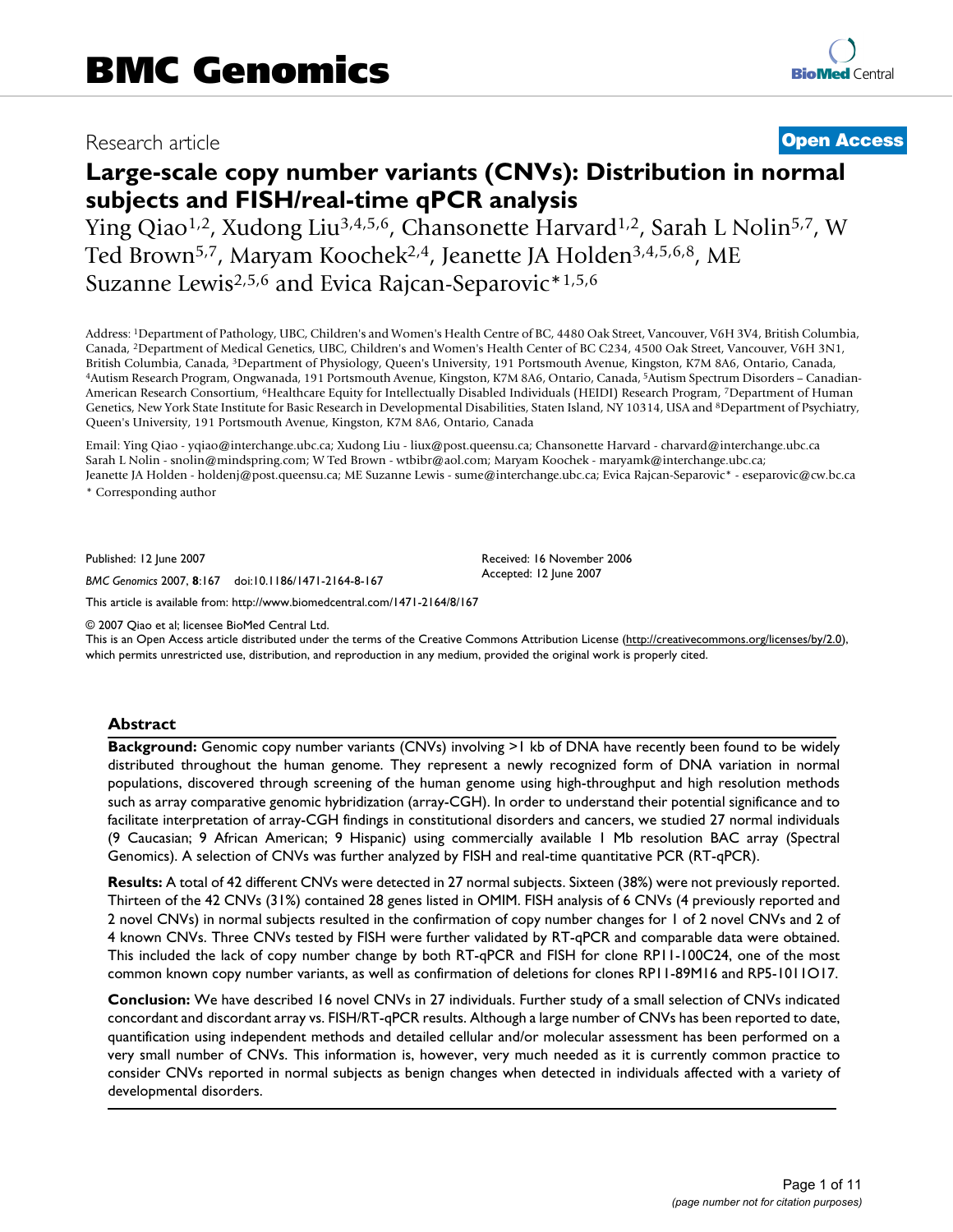## **Background**

There is considerable genomic variability among humans that is not associated with a recognizable clinical phenotype. This variability is evident at both the chromosomal level (as microscopically visible gains or losses of chromosomal bands or regions) [1] and at the single nucleotide level (as single nucleotide polymorphisms (SNPs)) [2]. The gains and losses of sub-microscopic DNA segments larger than 1 kb are termed copy number variants (CNVs) [3]. They represent a newly recognized class of DNA variation, identified as a result of the introduction of comparative genomic hybridization (CGH) array technology that enables the study of variation in the number of copies of specific DNA segments among individuals [4,5]. The widespread presence of CNVs in normal individuals has now been documented using not only array CGH-containing BAC clones [6,7] but also oligonucleotide arrays at high resolution as well SNP data analysis [8-12] and DNA sequence comparisons between individuals [13].

The discovery of CNVs presents investigators with a number of challenges as CNVs complicate the interpretation of array data and efforts to attribute microdeletions and microduplications identified in individuals with constitutional disorders or in cancerous tissues to the disease processes. The role of CNVs in causing or influencing the susceptibility to disease and genome evolution remains largely unknown. A catalogue of published CNVs can be found in the public database [14], and helps to guide the interpretation of array CGH findings. However, the number and identity of polymorphic loci detected in different studies varies considerably [15], likely because of differences across various array platforms, analytical methods and the populations investigated. In addition, copy number differences for many of the CNVs listed in the above database are not confirmed using secondary independent quantification methods (FISH or quantitative DNA methods). Therefore, further work to identify and characterize CNVs in human populations and confirm copy number variability is essential in order to better understand the significance of CNVs and to determine their role in common disorders.

We studied 27 phenotypically normal individuals and detected 42 different sub-microscopic CNVs using the 1 Mb resolution whole genome array-CGH. We used realtime quantitative PCR (RT-qPCR) and FISH to confirm CNVs. The results of these studies are presented.

## **Results**

## *1. Array-CGH findings of CNVs in normal subjects*

By studying 27 phenotypically normal, healthy individuals (17 females and 10 males; 9 African-American, 9 Hispanic and 9 Caucasian) using commercial array-CGH (Spectral Genomics), 42 different CNVs were identified and further classified into 2 subgroups. Group A contains 26 CNVs which were previously reported in the public database [14], either as an identical clone entry or as part of a reported genomic CNV region. The remaining 16 CNVs in Group B of Table 1 represent novel CNVs. In total, 8 CNVs were observed in two or more individuals; the majority of recurrent CNVs (7/8) belonged to group A. Segmental duplications were found in 8 CNVs (6 in Group A and 2 in Group B). Of the 42 CNVs, only 13 were found to contain genes ( $N = 28$ ) listed in the OMIM database; 9/28 genes were found in one CNV in Group A (RP11-144O23 mapping to 12p13.2). In addition to genes primarily involved in functions of the human immune or sensory systems, signal transduction and metabolism, genes involved in transcription regulation, neurotransmitter transport, cell proliferation and differentiation or development were also identified (Table 1).

The three clones which showed copy number changes most frequently in our subjects were RP11-259N12 (1p13.3), RP11-100C24 (13q21) and RP11-79F15 (19p13.2), and were found in 5, 9 and 5 individuals respectively.

## *2. FISH and RT-qPCR analysis of polymorphic clones a) FISH*

In order to establish the cellular copy number pattern of known and novel CNVs, we performed FISH analysis of 6 CNVs (Table 2) in subjects for whom a cell pellet was available. For some clones, copy number changes could be confirmed by FISH, while for others the FISH patterns were discordant with array-CGH results. For example, array analysis of clones RP5-1011O17 at 2q37.3 and RP11-89M16 at 8p22 both showed a deletion upon array analysis, and both were subsequently confirmed by FISH. However, the FISH signal pattern was different for these two clones: clone RP5-1011O17 had a complete loss of one copy, demonstrating a complete deletion while clone RP11-89M16 exhibited a diminished FISH signal on one of the homologs suggestive of a partial deletion (Figure 1).

Conversely, FISH analysis of clone RP11-100C24 (13q21.1) showed consistent normal signal patterns (2 copies/cell) in multiple subjects regardless of whether the clone was seen as a loss (Figure 2) or gain (Figure 3) on array analysis. Gains of clones RP11-125A5 and RP11- 270M20 could not be confirmed by FISH (Table 2). Finally, gain of the clone RP11-598F7 was seen as multiple signals mapping to several chromosomes, demonstrating the presence of homologous sequences within this clone in several regions of the genome (Figure 4). This observation was also confirmed by the *in silico* eFISH simulation tool [16].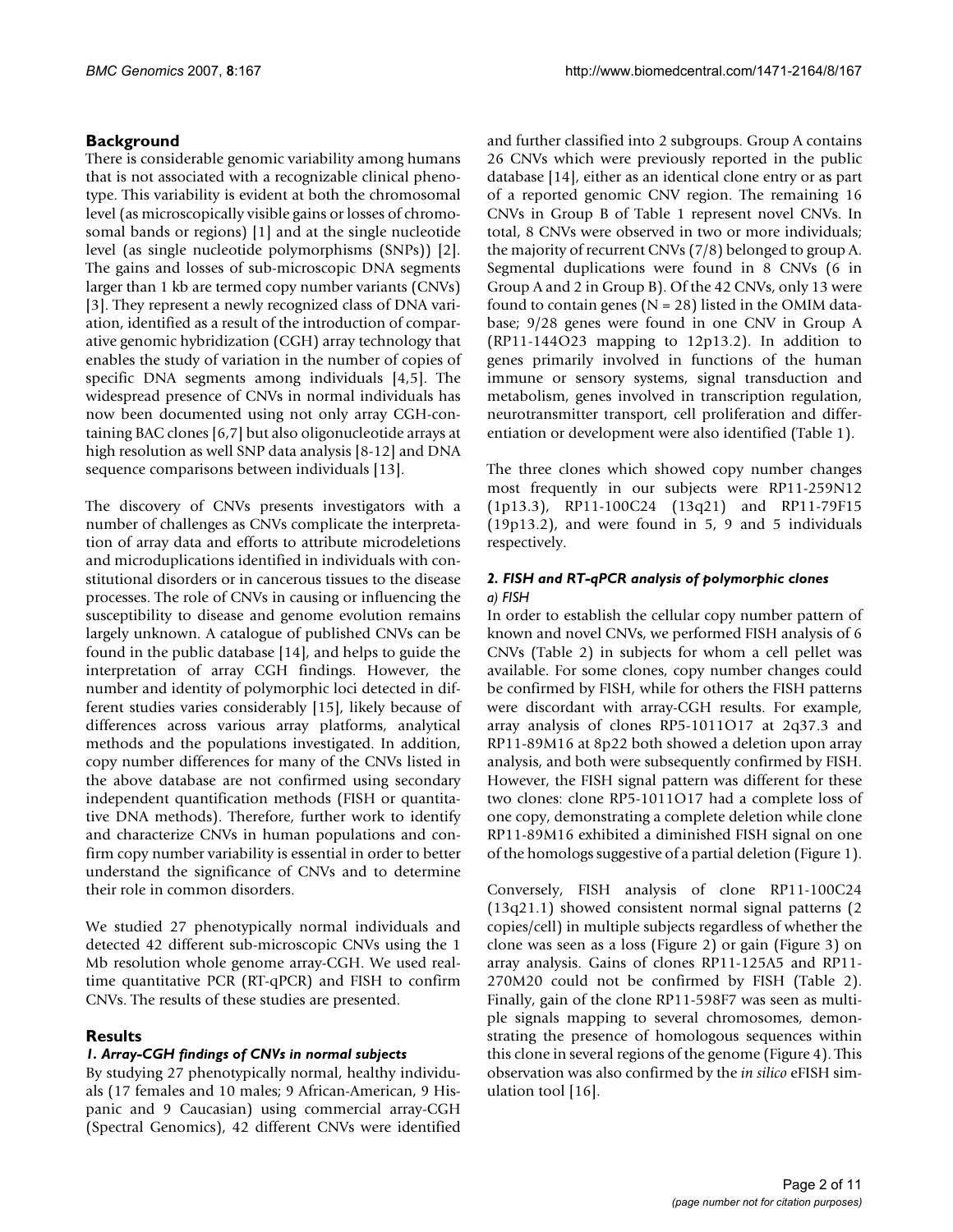|                | <b>Number</b>           | Cytoband          | Clone<br>Name          | <b>Position</b><br>(Mb) | <b>Ethnic</b><br>origin   | <b>Duplication Deletion</b> |                | Overlap<br>with<br>segmental<br>duplications | Genes on<br><b>OMIM list</b>                                                                    | <b>Biological process</b>                                                                                         |
|----------------|-------------------------|-------------------|------------------------|-------------------------|---------------------------|-----------------------------|----------------|----------------------------------------------|-------------------------------------------------------------------------------------------------|-------------------------------------------------------------------------------------------------------------------|
| <b>Group A</b> | T                       | Ip36.13           | RPI-163M9*             | 16.1                    | AA                        | T                           |                | Yes                                          |                                                                                                 |                                                                                                                   |
|                | $\overline{2}$          | lp13.3            | RPII-<br>259N12        | 103.4                   | 2C, AA, 2H                | 3                           | $\overline{2}$ | Yes                                          | AMY2A,<br>AMYIA,<br>AMYIB,<br><b>AMYIC</b>                                                      | Glycogen<br>metabolism                                                                                            |
|                | 3                       | lq42.13           | RP5-<br>1016N21        | 229.7                   | C, H                      |                             | $\overline{2}$ | No                                           |                                                                                                 |                                                                                                                   |
|                | $\overline{\mathbf{4}}$ | 2p12              | RPII-<br>345F13        | 82.8                    | AA                        | $\mathbf{I}$                |                | No                                           |                                                                                                 |                                                                                                                   |
|                | 5                       | 2 <sub>qter</sub> | <b>RP5-</b><br>1011017 | 242.9                   | C, 2H                     |                             | 3              | Yes                                          |                                                                                                 |                                                                                                                   |
|                | 6                       | 3q26.3            | RP11-114M1             | 178.8                   | Н                         |                             | T              | No                                           |                                                                                                 |                                                                                                                   |
|                | $\overline{7}$          | 4q25              | RPII-18D18             | 112.7                   | H                         |                             | T              | No                                           |                                                                                                 |                                                                                                                   |
|                | 8                       | 6pter             | AL035696.1<br>4        | 0.1                     | н                         |                             | J.             | Yes                                          |                                                                                                 |                                                                                                                   |
|                | 9                       | 6q12              | RP11-80L16             | 67                      | AA                        |                             | T              | No                                           |                                                                                                 |                                                                                                                   |
|                | $\overline{10}$         | 6q24.1            | RP1-69B13              | 146.7                   | Н                         |                             | J.             | No                                           | <b>GRMI</b>                                                                                     | G-protein mediated<br>signaling, neuronal<br>activities                                                           |
|                | $\mathbf{H}$            | 7 <sub>pter</sub> | RPI-164D18             | 0.1                     | AA                        | T                           |                | No                                           |                                                                                                 |                                                                                                                   |
|                | 12                      | 7p21.1            | <b>IIDII</b>           | 18.8                    | C                         | $\overline{\phantom{a}}$    |                | No                                           |                                                                                                 |                                                                                                                   |
|                | 13                      | 8 <sub>p</sub> 22 | RP11-89M16             | 17.2                    | $\mathsf{C}$              |                             | T              | No                                           | SLC7A2,<br><b>PDGFRL</b>                                                                        | Amino acid<br>transport, receptor<br>protein tyrosine<br>kinase signaling<br>pathway                              |
|                | 4                       | <b>I</b> Oqter    | CTC-<br>261B16         | 135.2                   | AA                        | J.                          |                | No                                           |                                                                                                 |                                                                                                                   |
|                | 15                      | 11q22.3           | RP11-179B7             | 104.4                   | AA                        |                             | T              | No                                           |                                                                                                 |                                                                                                                   |
|                | 16                      | 12p13.2           | RPI I -<br>144023      | 10.9                    | Н                         | T                           |                | No                                           | TAS2R7,<br>TAS2R8,<br>TAS2R9,<br><b>TAS2R10,</b><br>PRR4, PRHI,<br>TAS2R13,<br>PRH2,<br>TAS2R14 | Taste receptor<br>activity, visual<br>perception, cell<br>adhesion-mediated<br>signaling, immunity<br>and defense |
|                | 17                      | 13q21.1           | RPII-<br>100C24        | 56.7                    | 4C, AA, 4H                | 5                           | $\overline{4}$ | No                                           |                                                                                                 |                                                                                                                   |
|                | 18                      | 14q12             | RP11-125A5             | 27.6                    | C, 3H                     | $\overline{2}$              | $\mathbf{2}$   | No                                           |                                                                                                 |                                                                                                                   |
|                | 9                       | 15q11.2           | RP11-80H14             | 20.4                    | $\boldsymbol{\mathsf{H}}$ | $\overline{\phantom{a}}$    |                | No                                           | <b>CYFIPI</b>                                                                                   | Signal transduction,<br>developmental<br>processes                                                                |
|                | 20                      | 16p11.2           | RP11-499D5             | 33.8                    | Н                         |                             | T.             | Yes                                          |                                                                                                 |                                                                                                                   |

## **Table 1: Previously reported (A) and novel (B) CNVs**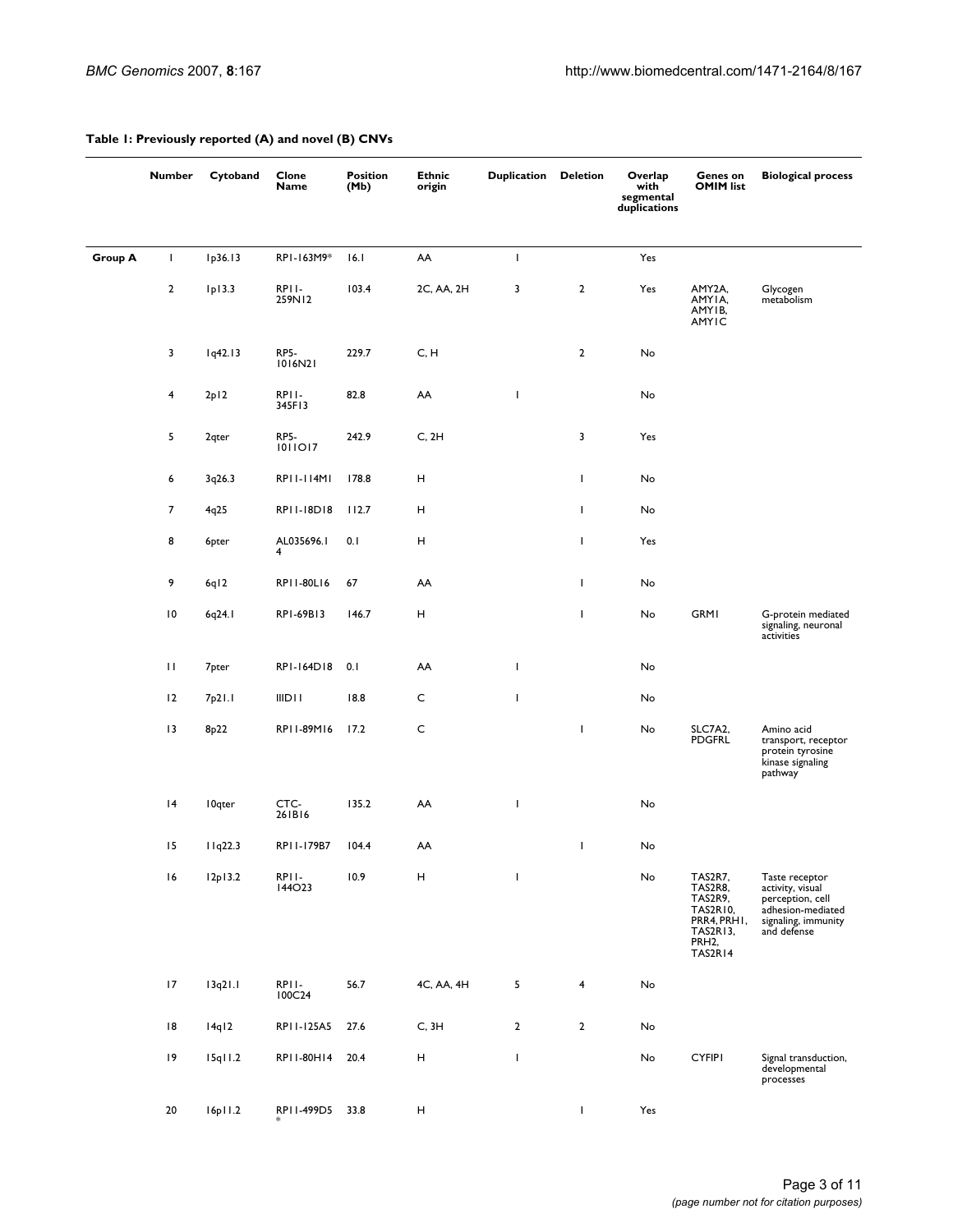#### **Table 1: Previously reported (A) and novel (B) CNVs** *(Continued)*

|                | 21              | 16p11.2            | RP11-488I20                   | 35.6      | $\mathsf{H}$              | $\mathsf I$  |                         | No  |                              |                                                                                                       |
|----------------|-----------------|--------------------|-------------------------------|-----------|---------------------------|--------------|-------------------------|-----|------------------------------|-------------------------------------------------------------------------------------------------------|
|                | 22              | 16p11.1            | RP11-80F22                    | 35.7      | C, 2H                     | 3            |                         | No  |                              |                                                                                                       |
|                | 23              | 17 <sub>pter</sub> | <b>CTB-68F18</b>              | 0.1       | $\mathsf{C}$              | $\mathbf{I}$ |                         | No  | RPH3AL                       | Synaptic transmission                                                                                 |
|                | 24              | 17q24.3            | RPII-<br>300G13               | 68.6      | $\boldsymbol{\mathsf{H}}$ |              | T                       | No  | KCNJI6,<br>KCNJ <sub>2</sub> | Cation transport,<br>muscle contraction                                                               |
|                | 25              | 19p13.2            | RP11-79F15                    | 8.8       | C, 2AA, 2H                | T            | $\overline{\mathbf{4}}$ | Yes | MBD3LI,<br>MUC16             | mRNA transcription                                                                                    |
|                | 26              | 19qter             | II29-c9                       | 76        | $\mathsf{C}$              | L            |                         | No  |                              |                                                                                                       |
| <b>Group B</b> | L               | $2q$   4.3         | RPII-<br>270M20               | 125.3     | $\mathsf{C}$              | $\mathsf I$  |                         | No  | <b>CNTNAP5</b>               | Cell adhension-<br>mediated signaling,<br>synaptic transmission                                       |
|                | $\overline{2}$  | 4q28.1             | RP11-77P11                    | 128.2     | H                         |              | T                       | No  |                              |                                                                                                       |
|                | 3               | 4q31.2             | RP11-89E4                     | 145.8     | H                         | T            |                         | No  |                              |                                                                                                       |
|                | 4               | 6p24               | RPI-103M22                    | 9.5       | н                         |              | J.                      | No  |                              |                                                                                                       |
|                | 5               | 7q33               | RP11-140114                   | 134.6     | AA                        | L            |                         | No  | CNOT <sub>4</sub>            | mRNA transcription<br>regulation                                                                      |
|                | 6               | 10p12.3            | RP11-91D9                     | 19.7      | Н                         |              | $\overline{1}$          | No  |                              |                                                                                                       |
|                | $\overline{7}$  | 12 <sub>pter</sub> | RP11-598F7                    | 0         | $\mathsf{C}$              | L            |                         | No  | SLC6A12                      | neurotransmitter<br>transport                                                                         |
|                | 8               | 13q13.1            | RP11-87G1                     | 33        | AA                        | $\mathbf{I}$ |                         | No  |                              |                                                                                                       |
|                | 9               | 19q13.43           | F21283                        | 63.7      | $\boldsymbol{\mathsf{H}}$ | L            |                         | No  | <b>MZFI</b>                  | regulation of<br>transcription                                                                        |
|                | $\overline{10}$ | Xpter              | LLNOYCO3<br>MIID <sub>2</sub> | $\pmb{0}$ | 3C, AA                    | $\mathbf 2$  | $\overline{2}$          | No  |                              |                                                                                                       |
|                | $\mathbf{H}$    | Xp11.3             | RPII-<br>252K10               | 41.7      | н                         |              | T                       | No  |                              |                                                                                                       |
|                | 2               | Xp11.21            | RPI I-26613                   | 53.7      | AA                        | T.           |                         | Yes |                              |                                                                                                       |
|                | 13              | Xp11.1             | ICRFC100G<br>11100            | 56.1      | $\mathsf{C}$              | $\mathbf{I}$ |                         | No  |                              |                                                                                                       |
|                | 4               | Xq21.1             | RPII-<br>192B18               | 84.4      | Н                         |              | T                       | No  |                              |                                                                                                       |
|                | 15              | Xq26.2             | CTB-45B24                     | 131.4     | Н                         |              | T                       | No  | PCYTIB,<br>PHF6              | Regulation of<br>metabolism and<br>transcription, ovarian<br>follicle development,<br>spermatogenesis |
|                | 16              | Yq11.2             | RP11-91A13                    | 17.7      | AA                        | T            |                         | Yes |                              |                                                                                                       |

Note: \* Clone showing multiple sites based on e-FISH. AA: African American; H: Hispanic; C: Caucasian.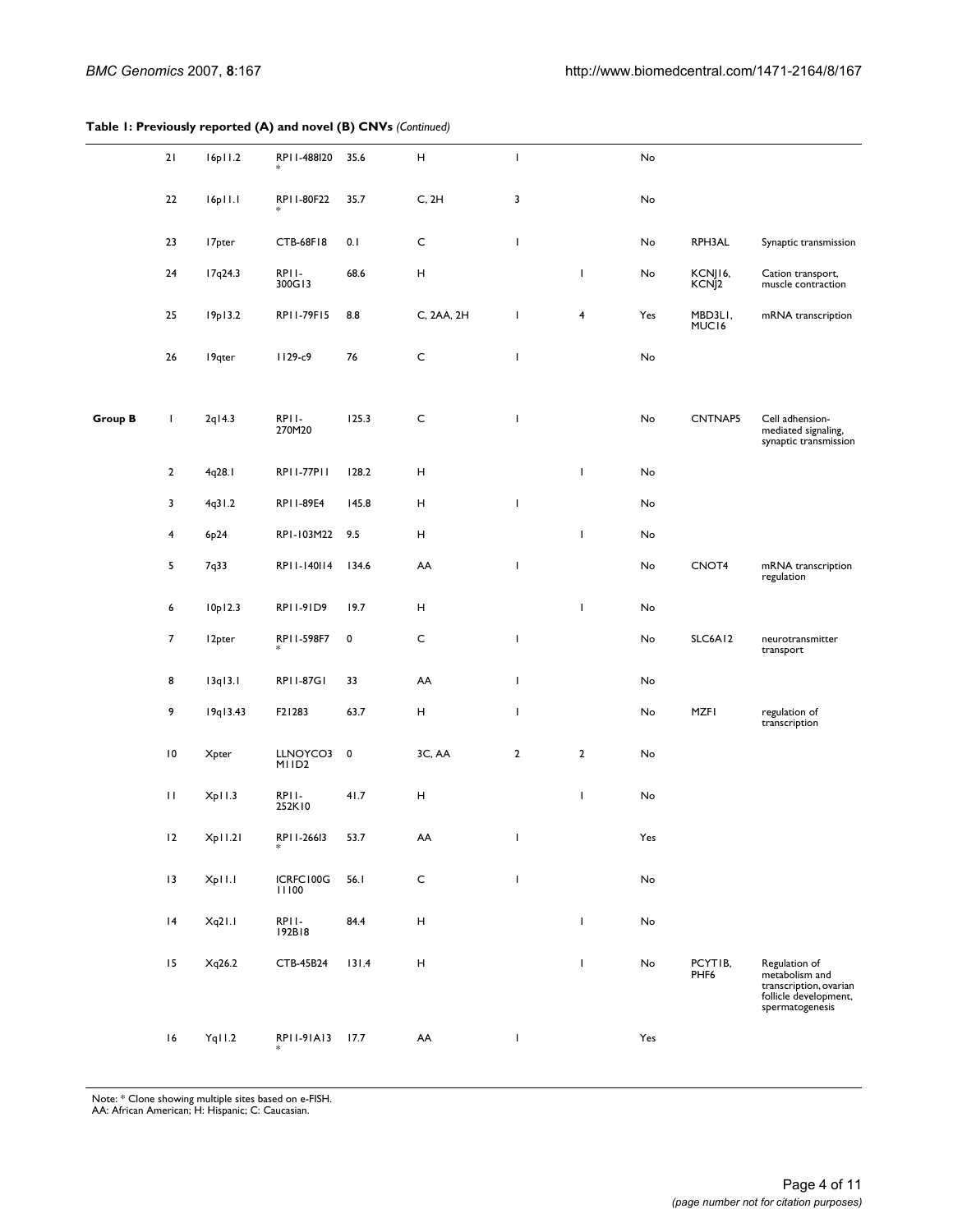| Cytoband          | Clone name  | <b>Previously</b><br>reported | Size (kb) | Gene(s)<br>contained               | Overlap with<br>segmental<br>duplications | <b>ARRAY</b> | <b>FISH</b>                                             | qPCR      |
|-------------------|-------------|-------------------------------|-----------|------------------------------------|-------------------------------------------|--------------|---------------------------------------------------------|-----------|
| 2q37.3            | RP5-1011017 | Y                             | 21.8      | No                                 | yes                                       | deletion     | complete loss of one copy (Fig1)                        | C         |
| 13q21.1           | RP11-100C24 | Y                             | 129.3     | No                                 | No                                        | gain         | 2 copies (Fig3)                                         | <b>NC</b> |
|                   |             |                               |           |                                    |                                           | loss         | 2 copies (Fig2)                                         | <b>NC</b> |
| 14q12             | RP11-125A5  | Y                             | 186.5     | No                                 | No                                        | gain/loss    | 2 copies (not shown)                                    | <b>NT</b> |
| $2q$   4.3        | RP11-270M20 | N                             | 140.4     | No                                 | No                                        | gain         | 2 copies (not shown)                                    | <b>NT</b> |
| 8 <sub>p</sub> 22 | RP11-89M16  | Y                             | 176       | MTMR7:<br>SLC7A2:<br><b>PDGFRL</b> | No                                        | deletion     | partial deletion of one copy (Fig 1)                    | C         |
| 12p13.33          | RP11-598F7  | N                             | 0.5       | SLC6A12                            | No                                        | gain         | multiple sites on non-homologous<br>chromosomes (Fig 4) | <b>NT</b> |

#### **Table 2: List of polymorphic BAC clones used for FISH/qPCR analysis in controls.**

 $C = \text{confirmad}$ 

NC = not confirmed

 $NT = not tested$ 

#### *b) RT-qPCR and FISH comparisons*

RT-qPCR analysis was performed for 3/6 clones tested by FISH in order to confirm the array results and to help resolve the array and FISH discrepancies (Table 2). Comparable results between FISH and RT-qPCR were obtained for all 3 clones tested by both methods – i.e. deletions of RP11-89M16 and PR5-1011O17 were confirmed by RTqPCR and the lack of copy number change (both gain and loss) for RP11-100C24 as seen by FISH was also noted by RT-qPCR.

### **Discussion**

Our study of 27 normal subjects revealed a total of 42 CNVs: 26 previously described CNVs [14] and 16 (38%) novel CNVs. A higher number of known than novel CNVs showed recurrence in the subjects tested (7/8 recurrent clones were previously described -Table 1). Similarly, evidence of segmental duplications was found in 6/8 previously described CNVs. This confirms the observation that recurring CNVs are more prevalent in the human population, and tend to be associated with segmental duplications [7], while our novel CNVs are possibly less frequent and individual specific.

The number of CNVs detected in our controls is comparable to the number obtained by other investigators using the same commercial array-CGH and cut-off levels [17- 19]. However, the number is significantly smaller than that observed by Iafrate et al [6] who reported 255 CNVs in 59 individuals. Although they used the same array-



### Figure 1

**FISH confirmation of deletions detected by array-CGH**. **i**. Deletion of clone RP5-1011O17 (2q27.3) as demonstrated by a single signal in both metaphase chromosomes (arrowhead) (i) and interphase cells (ii). Partial deletion of clone RP11- 89M16 (8p22) is seen as a diminished signal on one of the homologues (iii). A control probe at 8qter, RP11-17M8, was used to eliminate difference in signal intensities due to artifacts. One of the signals on 8p22 was consistently smaller (arrow) than any of the 3 remaining signals on the two chromosome 8 homologues.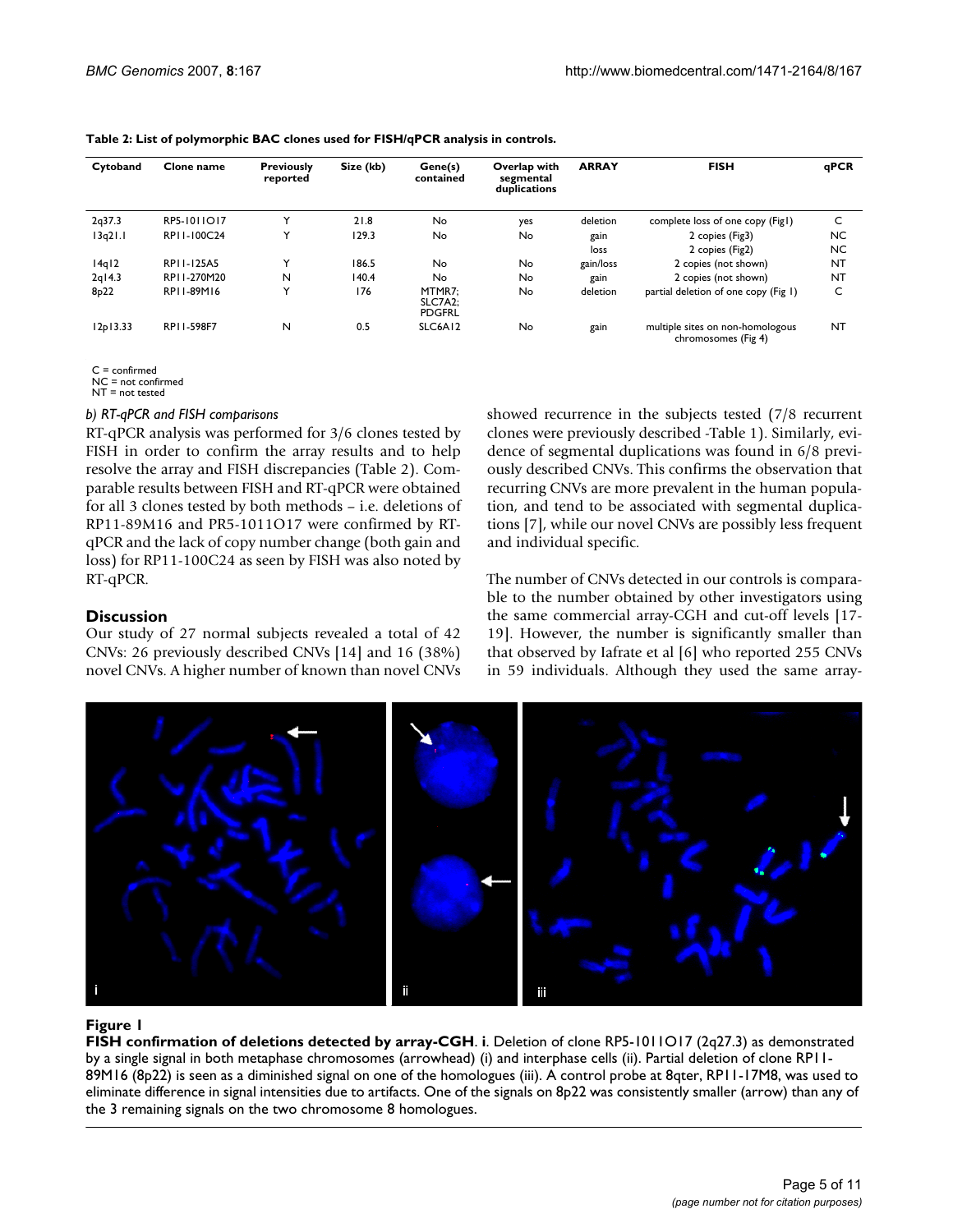

#### Figure 2

**Array and FISH analysis of BAC clone RP11-100C24 (loss)**. **(i)** The array detected deletion of RP11-100C24 could not be confirmed in interphase (ii) and metaphase cells by FISH (iii). The details of profile interpretation are described in Tyson et al [26]. Briefly, deletion of a clone was considered if the red and the blue array profiles show separation for that clone and the red profile is above the line corresponding to the value of 1. On the other hand, if the blue array profile is above the line corresponding to the value of 1, a gain for the clone is considered.

CGH platform, a different dynamic website-based analytical method was applied, instead of our fixed cut-off levels of 1.2 for duplications and 0.8 for deletions, suggesting that the analytical method used plays a significant role in the number of apparent CNVs detected among individuals. Recently, a number of studies addressed the question of global genomic variation using different approaches including tiling BAC array [7,12,20], SNP polymorphisms and oligo arrays [9-11]. The number of CNVs and chromosomal regions affected varied among studies even when the same array platform was used. For example, the BAC tiling arrays detected 3654 autosomal segmental CNVs in 95 controls [7], 913 CNVs in 270 controls [12] and 258 CNVs in 100 individuals with intellectual disability and their phenotypically normal parents [20]. The differences in the populations studied may have contributed to the observed discrepancies, however, even when the same individuals were examined using a different approach (BAC array vs. SNPs) less than half (43%) of the CNVs were detected on both platforms [12]. It is now evident that none of the existing technologies can capture all human variation.

One of the pre-requisites for understanding global human variation is the confirmation of CNVs using alternative methods. Their recurrence and presence as detected using different platforms supports that these are true differences among individuals. However, a large number of CNVs are still "unique", i.e. specific for a control subject/family or study. Independent quantification methods such as FISH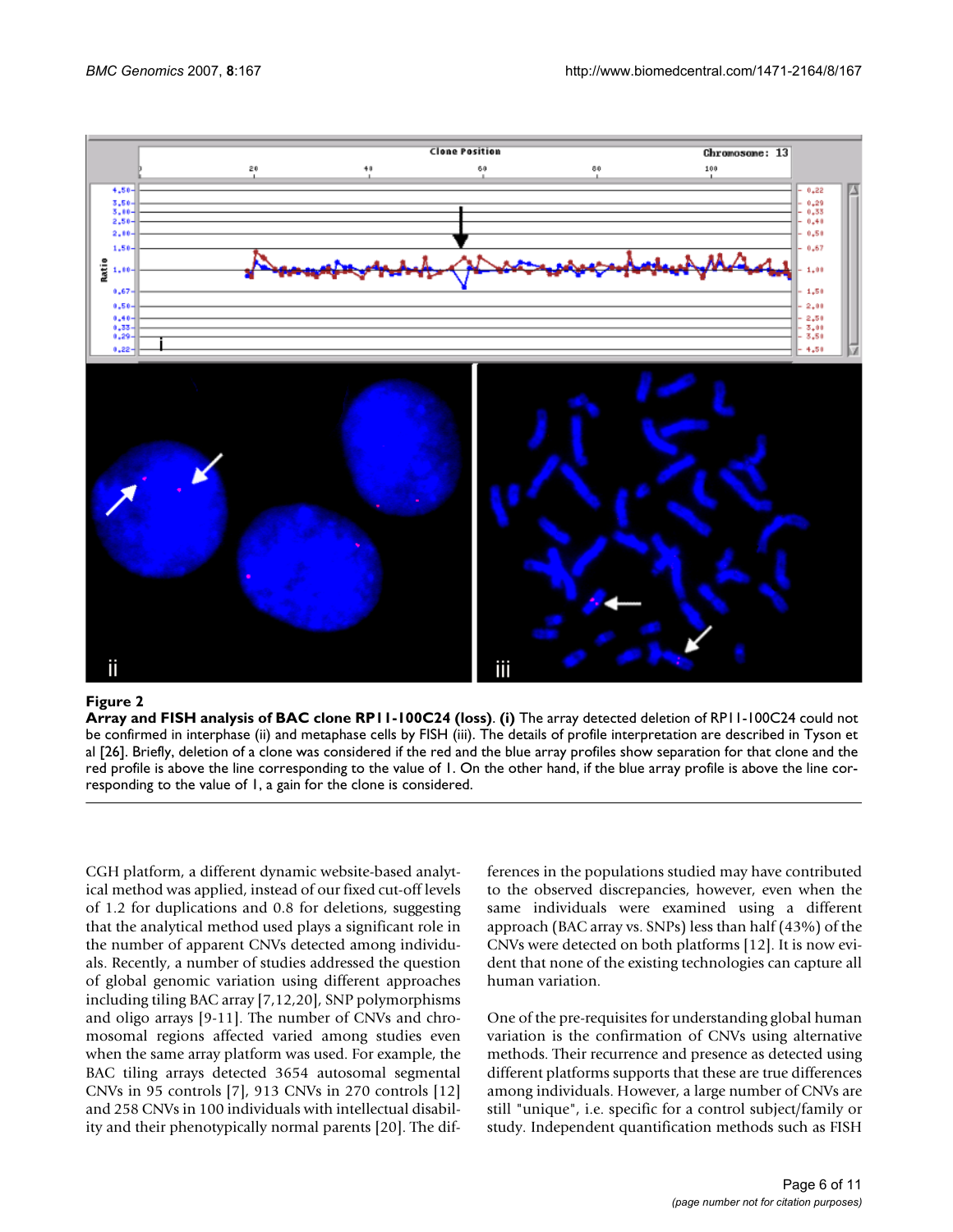

### **Figure 3**

**Array and FISH analysis of BAC clone RP11-100C24 (gain)**. **(i)** The array detected gain of RP11-100C24 could not be confirmed in interphase (ii) and metaphase cells by FISH (iii).

or RT-qPCR should ideally be performed on many CNVs, particularly those appearing in one individual, as these are the most likely ones to be false positives [7]. Considering the large number of CNVs reported (>6000 entries in the database of human variation) the number of validated CNVs using independent quantification methods such as RT-qPCR or FISH is still proportionally very small due to the time consuming or limited throughput of single locus analysis. For example, in two recent larger studies reporting a total of >5000 CNVs, less than 300 CNVs were vali-



### **Figure 4**

**Duplication of clone RP11-598F7 in a normal subject**. Gain of a terminal clone from 12p on the array is indicated with an arrow (i). FISH probe for this clone hybridizes to multiple non-homologous chromosomes (chromosome 12-arrow; chromosome 20-arrowhead, ii)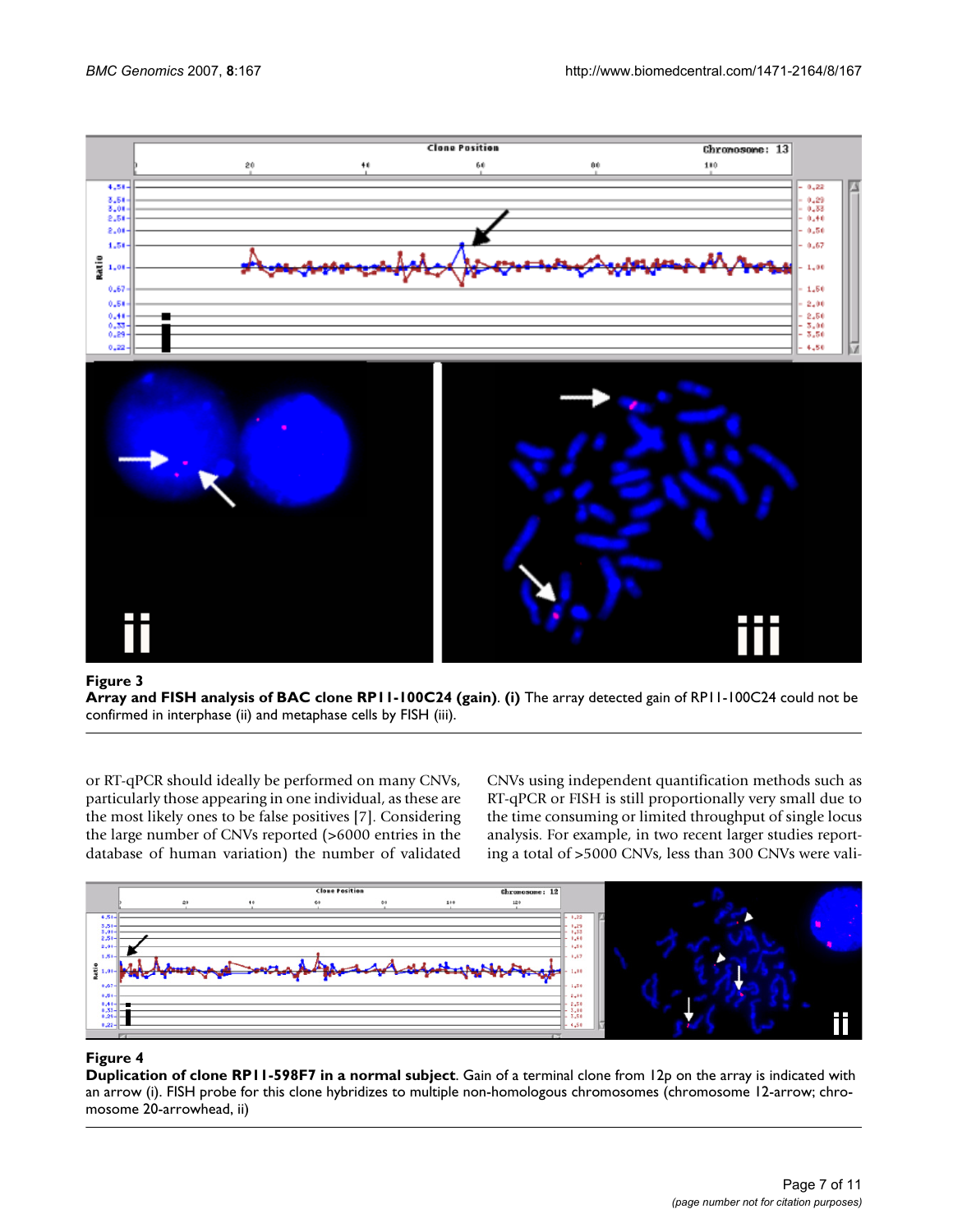

Correlation of array and FISH results for a clone showing a typical gain (i) and loss (ii) in test DNA



Array detected loss  $(B)$  or gain  $(C)$  undetectable by FISH due to copy number variability of the clone in the population and limited FISH resolution

## $\rho$  Figure 5 rns with a ratio  $\sigma$  rns with a ratio  $\sigma$  array detected copy number variability  $\rho$

**Correlation of FISH patterns with array detected copy number variability**. The discordant results between the array and FISH/RT-qPCR findings may be due to the fact that array CGH uses the relative ratio of segmental DNA copy number in the test DNA and the reference DNA, the latter being a pool of genomic DNA from several different normal individuals. The copy number of a specific clone in the reference DNA pool determines the outcome of an array analysis (typical gain (i) and loss (ii) on the array and FISH are shown in Figure 5A). For clones with a very variable copy number, a loss on the array may simply be the result of fewer copies in the test individual compared to the pool of reference DNA (Figure 5B), and if the number of copies in the test individual is 2, confirmation by any of the methods (FISH or qPCR) may not be possible. Conversely, the gain on the array is the result of the presence of more copies of the specific DNA segment in the test DNA compared to the reference (Figure 5C). If the gain occurred as a tandem duplication (or multiplication) of the DNA segment, its detection may not be possible by FISH due to limited resolution. Alternatively, if the gain involved only some sections of the DNA segment, then it may not be detectable by RT-qPCR as typically only a small number of short sequences within nonrepeated DNA segments within each region are used for analysis.

dated using quantification methods [7,12]. Using FISH we have confirmed array-detected copy number changes of 3/6 selected CNVs (Table 2), while for 3/6 CNVs a normal two signal FISH pattern was seen. We tested two FISH-confirmed CNVs using RT-qPCR, one partially and one fully deleted (RP11-89M16 and RP5-1011O17, respectively), and observed concordance between all 3 methods (array-CGH, FISH and RT-qPCR). As two of the three FISH non-confirmed CNVs (RP11-125A5 and RP11- 100C24) are recognized as being very common and recurrent on multiple platforms [6,12], we further evaluated RP11-100C24 using RT-qPCR but failed to achieve confirmation of both gain and loss. It is possible that this CNV is composed of tightly packed repeats which can be discerned only by fiber FISH, as noted for clone RP11- 259N12 from chromosome 1 [6]. Additional cause of the array-CGH vs. FISH/RT-qPCR discrepancy may be due to the fact that array-CGH assays evaluate the relative ratio of segmental DNA copy number in the test DNA vs. reference DNA, and do not provide an absolute number of copies, as explained in Figure 5.

The information on new CNVs is expanding dramatically, and cataloguing clones for which independent quantifica-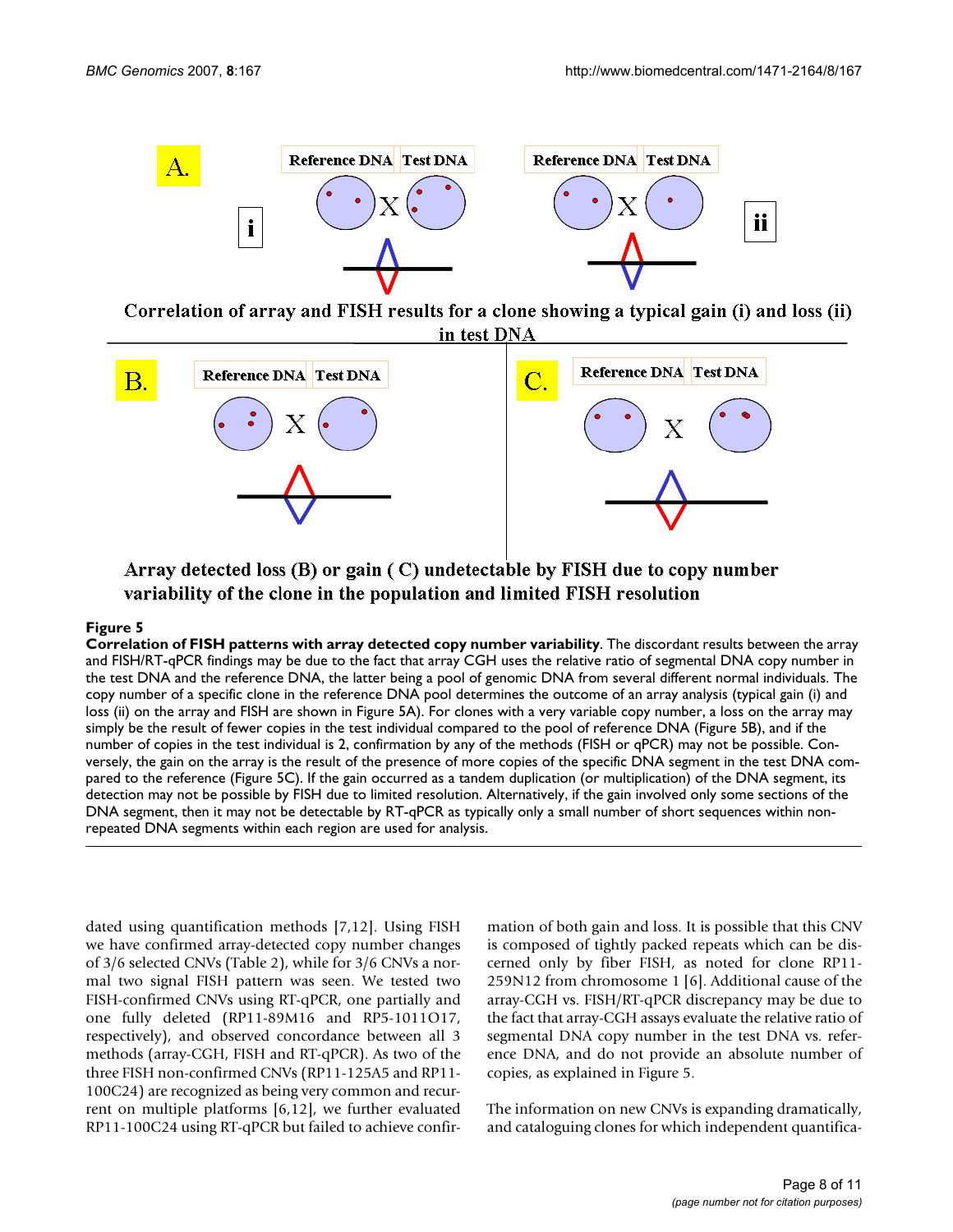| Table 3: Primers used in RT-qPCR. |  |  |
|-----------------------------------|--|--|
|-----------------------------------|--|--|

|         |                    |                                                    | Cytoband Clone name Primer name Forward primer (5'-3')                                                                 | Reverse Primer (5'-3')                                                                  |
|---------|--------------------|----------------------------------------------------|------------------------------------------------------------------------------------------------------------------------|-----------------------------------------------------------------------------------------|
| 2q37.3  | <b>RP5-1011017</b> |                                                    | RP5-1011017-A AAATGGTGACTCTTGTGAATTTGGT<br>RP5-1011O17-B GGGAAGGTGGGTGGCTACA<br>RP5-1011O17-C ACACTGATGAAGGTTTTCCTTGTG | GGGAAGCTGTGGCCAAAA<br>CAAGCAGGCCTTGGTAACACA<br>GGCAGCACTGAACTACAGCAGTT                  |
| 13q21.1 | RPI 1-100C24       | RPI I-100C24-A<br>RPI I-100C24-B<br>RPI I-100C24-C | <b>CCACCTCCCAACTCTGTGTGT</b><br>CTGCTTTATGGTGCCTTTTGC<br>TGTTTTGGCTTTCTGGCAGTT                                         | <b>CCCTCCAGAGATAGCACGTTCT</b><br>GTCAGAGAGGACTGCGGAAACT<br>CAAAGGCAGGAGGCTGTTCT         |
| 8p22    | RP11-89M16         | RPI I-89M16-A<br>RP11-89M16-B<br>RPI I-89M16-C     | <b>TTCCCAGCTCGTGCTCTCA</b><br>TGGATGGTGCTAGAGAGGTAGATG<br>CAGGATCACCCAAGGCAGTAA                                        | CAGTGGAAGGCTCTTCATGCT<br><b>TGCAGGAATGTGCTGGTTTG</b><br><b>TCTAAACTCCCTTTTTGAGGCATT</b> |

tion is performed are desirable, as only detailed analysis of a large number of CNVs will help better understand their basic structure, DNA content and reasons for variability. Currently, the significance of CNVs remains puzzling, as many of these genomic regions contain genes and coding sequences associated with known genetic disorders [6,8,21]. In our subjects 13/42 different CNVs were associated with OMIM genes; the number was usually not higher than 2 genes/CNV, except for CNV RP11-144O23 which had 9 genes involved in sensory perception, cell adhesion-mediated signaling, immune and defense processes (Table 1A). This clone was noted in one of our Hispanic individuals and was reported as one of the more divergent clones in the 4 populations reported by Redon et al [12]. Many of the genes in CNVs are described as "environmental sensor genes" and are associated with mechanisms mediating immune responsiveness (defensin, interferon regulatory factor 4, etc.), cellular metabolism (cytochrome P450 genes and carboxyesterase gene families), and membrane surface interactions (Rhesus blood group gene families, melanoma antigen gene). It is now established that the copy number variability of some genes can influence susceptibility to some diseases [22,23]. For example, it has been reported that people with fewer copy numbers of *CCL3L1*, a gene involved in immunity, are more susceptible to HIV infection [22]. The extent of associations of CNVs with disease susceptibility will become clearer as we learn more about the distribution of well characterized CNVs in individuals whose health and medical histories are fully evaluated.

## **Conclusion**

Submicroscopic CNVs are a common form of human genomic variation, which can be readily identified by array-CGH technology in phenotypically normal individuals. The number of CNVs detected in each study is influenced by several factors, especially the array platform and method of analysis. Our results confirm the wide distribution of CNVs in three different ethnic populations and expand the number of recognized CNVs. Cataloguing of confirmed CNVs, quantified using independent methods,

would facilitate their interpretation and understanding of their significance in the future.

## **Methods**

#### *Subjects*

Normal controls: A total of 27 normal individuals were studied. Nine Caucasian volunteers were recruited for the study and their DNA extracted and chromosomes obtained using routine methodology. Eighteen previously banked DNA samples from African-American and Hispanic individuals were also examined. All samples were anonymized for all personal identifiers.

### *Array CGH*

Array-CGH methods were performed as previously described [24]. Briefly, we used the commercially available genomic DNA array comprising 2,600 BAC clones with an average of 1 Mb resolution throughout the human genome (Spectral Genomics™, Houston, TX). The list of clones on this array can be obtained from website [25]. Genomic DNA from the tested subjects was extracted from peripheral venous blood using Puregene DNA Isolation Kit (Gentra Systems Inc., Minneapolis, MN, USA) according to the manufacturer's protocol. The reference DNA was purchased from Promega and represents a pool of genomic DNA from four normal control samples. Both forward (test DNA labeled with Cy3, reference DNA labeled with Cy5) and reverse labeling experiments (test DNA labeled with Cy5, reference DNA labeled with Cy3) were performed for each patient. Following hybridization, slides were scanned on a GENEPIX 4000B scanner (Axon Instruments, Union City, CA) and the 16-bit TIFF images captured using GENEPIX Pro 4.0 software. The images were analyzed using SPECTRALWARE TM BAC Array Analysis Software v2.0 (Spectral Genomics) as described previously [24]. In all cases except one, the test and reference DNA were sex matched. For the sex unmatched case, the clones on the X and Y chromosome were not considered. We have used cut-off values of 1.2 for gain and 0.8 for loss as determined previously by ourselves and others [17-19,24]. In addition, we performed one self hybridiza-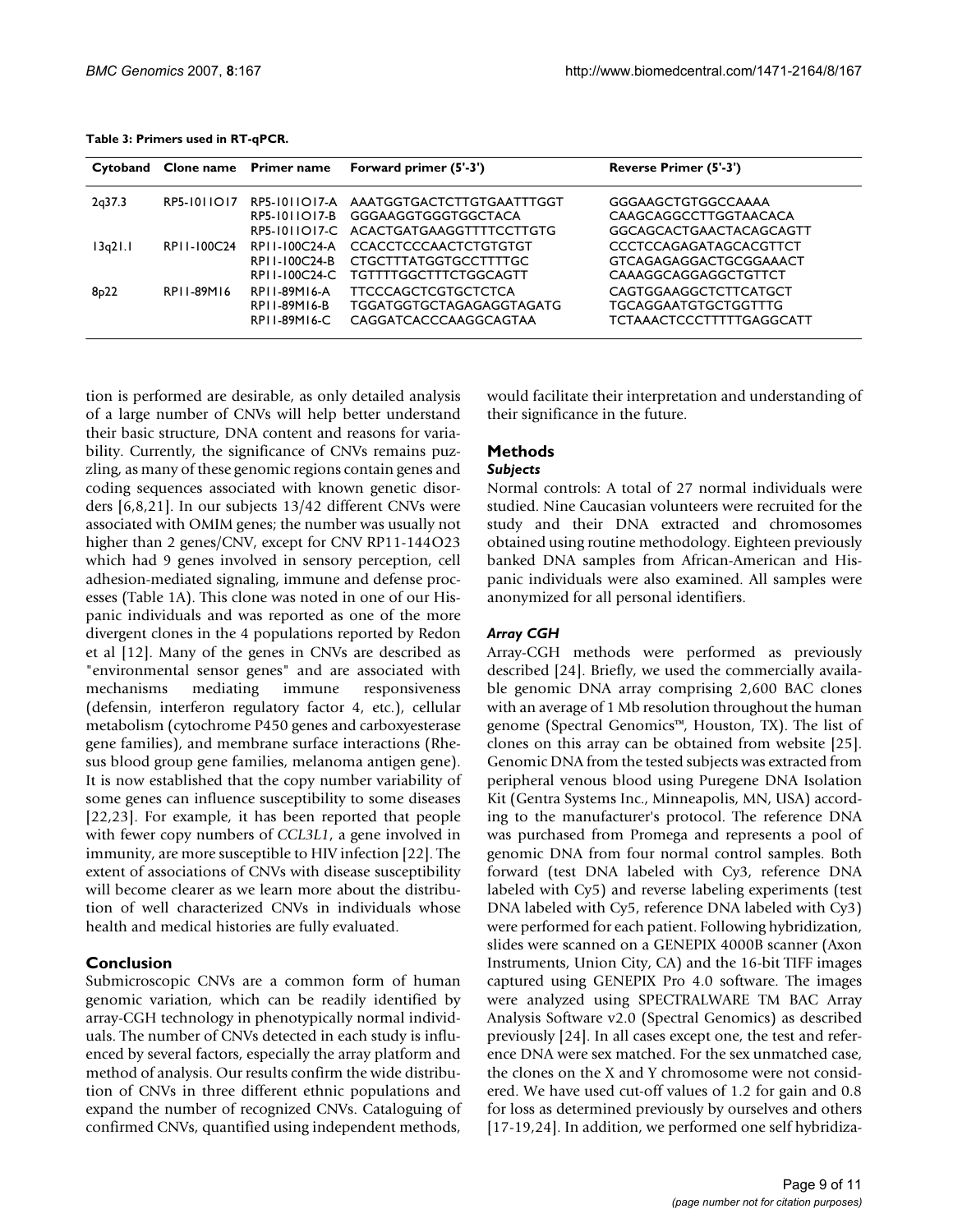tion array experiment to detect the number of artifactual gains/losses. In this latter experiment, no copy number changes were observed.

The database of human genomic variants [14] was used to check if the CNV has been previously reported and the presence of segmental duplications within it. The gene content strictly within the CNV was established using the same database as well as the NCBI and UCSC databases (build 35.1).

## *FISH*

BAC DNA clones that were identified to show copy number change by array-CGH were purchased from Spectral Genomics (Houston, TX), labeled directly by Spectrum Red or Green (Vysis, Downers Grove, IL) using nick translation and hybridized to metaphase chromosomes and interphase nuclei from human peripheral blood lymphocytes according to the manufacturer's instructions and as previously published [26]. Slides were viewed on a Zeiss Axioplan 2 fluorescence microscope and images captured using Macprobe software (Applied Imaging, Santa Clara, CA). For each FISH probe, at least 10 metaphase cells and 50–100 interphase nuclei were counted blindly by two observers. The normal pattern of FISH signal distribution was determined using 3 single copy BAC clones (RP1-3K23 on 7q36.3, RP11-58F7 on 7q36.3 and RP11- 143E20 on Xp22.31), which showed no copy number changes in any of the control individuals on array analysis. The normal signal counts in 3 control experiments showed that most of the interphase nuclei had a concordant 1:1 and 2:2 signal pattern, while a discrepant signal number (mainly 1:2) was seen in around 20% of cells (due to asynchronous replication and/or FISH artifacts). This signal pattern is consistent with other publications using FISH with single copy clones [8].

Based on these values and our experience in FISH confirmation of microduplications [24], the predominance of cells (>50%) with a pattern different than 1:1 or 2:2 was determined arbitrarily to represent true copy number variability. Increase of DNA clone copy number was considered if a discrepant number of FISH signals (eg.1:2; 2:3), or more than 4 signals/interphase nucleus were predominantly observed (>50 % cells). A loss of the DNA clone sequences was considered if >50% interphase nuclei/metaphase chromosomes had one signal, or one of the signals was consistently fainter than the other.

## *RT-qPCR*

All array-detected deletions and duplications are confirmed using real-time quantitative PCR (RT-qPCR) with SYBR Green I detection [27], using 3 non-polymorphic markers evenly distributed within the deleted/duplicated clones. To ensure optimal primer design, DNA sequences spanning the target clones were retrieved from on-line sequence databases and repositories, and checked for the presence of repeated DNA sequences using RepeatMasker [28]. This allowed us to identify unique sequences within the target regions, whilst avoiding DNA segments with complex repetitive elements. Primer sets were designed within these unique sequences using the Primer Express v 3.0 program (Applied Biosystems). Primers were checked for any potential SNPs located within them using online SNP blasting.

Real-time detection of PCR products was performed using the ABI Prism 7900HT system which allows one to see the threshold cycle  $(C_T)$  during the exponential phase of amplification (i.e. when none of the PCR reagents are limiting), and quantify each allele, such that a single allele at a test locus in a person with a deletion would show less amplification (i.e.  $\sim$  50%) than in a person with two copies of that allele. We compared the amplification of test marker loci (i.e. within the region suspected of being deleted or duplicated) with that of non-contiguous markers (i.e. from another chromosomal region) performed at the same time. The list of primers used is shown in Table 3.

## **Authors' contributions**

YQ conducted the array CGH and FISH experiments for the majority of cases, analyzed the data and drafted the manuscript. XL conducted real-time qPCR experiments. CH conducted FISH experiments, and reviewed the manuscript. SN and WTB provided DNA samples and reviewed the manuscript. MK conducted array CHG experiments and reviewed the manuscript. ERS, SL and JH designed and supervised the research study, supervised staff and students, and reviewed the manuscript. All authors read and approved the final manuscript.

### **Acknowledgements**

This work was supported by grants from the Canadian Institutes for Health Research grants (MOP-74502-ERS principal investigator and RT-64217, MESL-principal investigator), Vancouver Foundation, a CIHR Interdisciplinary Health Research Team grant (RT-43820) to the Autism Spectrum Disorders Canadian-American Research Consortium [29] (JJAH, principal investigator), and a research grant from the Ontario Mental Health Foundation (JJAH, principal investigator); Y. Qiao is a trainee with the CIHR/ NAAR STIHR Inter-Institute Autism Spectrum Disorders Training Program (PI:JJAH). E. Rajcan-Separovic is supported by a CIHR Institute of Genetics Clinician Investigator Award (2005–09). M.E.S Lewis sincerely appreciates the support provided by a Michael Smith Foundation for Health Research Career Investigator (Scholar) Award (2005–10).

#### **References**

- 1. Wyandt HE, Tonk VS: **Atlas of Human Chromosome Heteromorphisms.** , Kluwer Academic Publishers; 2005.
- 2. Wang DG, Fan JB, Siao CJ, Berno A, Young P, Sapolsky R, Ghandour G, Perkins N, Winchester E, Spencer J, Kruglyak L, Stein L, Hsie L, Topaloglou T, Hubbell E, Robinson E, Mittmann M, Morris MS, Shen N, Kilburn D, Rioux J, Nusbaum C, Rozen S, Hudson TJ, Lipshutz R, Chee M, Lander ES: **[Large-scale identification, mapping, and](http://www.ncbi.nlm.nih.gov/entrez/query.fcgi?cmd=Retrieve&db=PubMed&dopt=Abstract&list_uids=9582121)**